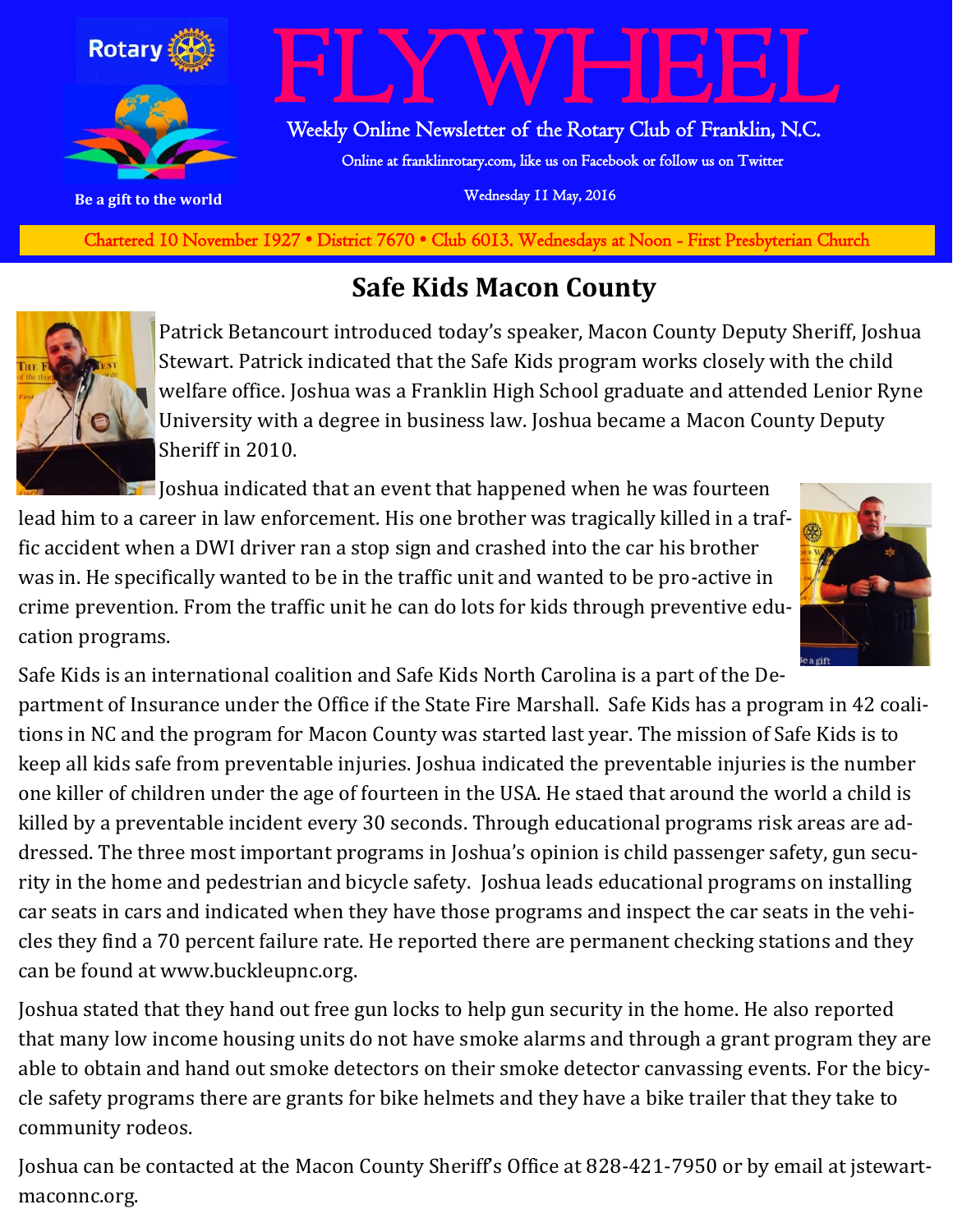

**Charted November 29, 1927 • District 7670 • Club 6013 Wednesdays at Noon - First Presbyterian Church** Chartered 10 November 1927 • District 7670 • Club 6013. Wednesdays at Noon - First Presbyterian Church

#### **B.R.E.W. Fellowship...Meetings Next Week!**

PE Lenny Jordan reported that the B.R.E.W. Fellowship will be having two BREW Fellowship events the week of May 15-22. It is American Craft Beer Week. This is celebrated annually and it is a great time to enjoy fellowship with fellow Rotarians. The BREW (Beers Rotarians Enjoy Worldwide) Fellowship is open to all Rotarians. Come meet our members and decide if you want to join this fun centered fellowship. (p.s. It counts as a makeup!!!)



Event #1 - Monday, May 16th, 6:00pm Lazy Hiker Brewing Co. Come and celebrate the beginning of Craft Brew Week and try a brew new to you. We will be discussing plans for EVENT #2 - More makeup opportunities & special fun.

Event #2 - Saturday, May 21, 12:00 Noon - until... Sierra Nevada Brewing Co. Asheville

BREW Fellowship members will venture to Asheville to visit Sierra Nevada Brewing Co. Some of us will be in Asheville for the Club Leadership Seminar at ABTech that morning. If you haven't registered for that, remember it is FREE- Go to DACDB and register (also a makeup opportunity). Then following the seminar we will drive down to Sierra Nevada for lunch and to try their special Craft Beer Week specials. (yet another makeup opportunity!!). Where else can you get not 1, not 2, but 3 makeups in one week??

If you choose not to attend the Seminar at ABTech, but want to attend Event #2, we will discuss carpooling and logistics at Event #1 (go back to the top and put Event #1 on your calendar).

We look forward to seeing many of you at all or at least one of these events. Food & Beer are on each individuals dime, but the Seminar at ABTech has been paid for and is FREE.

If you have never been to Sierra Nevada, you are missing a chance to see a truly amazing brewery that has good beer and developed a beautiful campus so close to us.

Come join us if you can.

#### **Foundation Time Reminder!**

Rotarians..its that time again. If you have not done so, please make your annual foundation contribution. If you are close to a next PHF, becoming a PHF, or honoring someone as a PHF, see foundation chair Jim Garner and he'll make you a deal!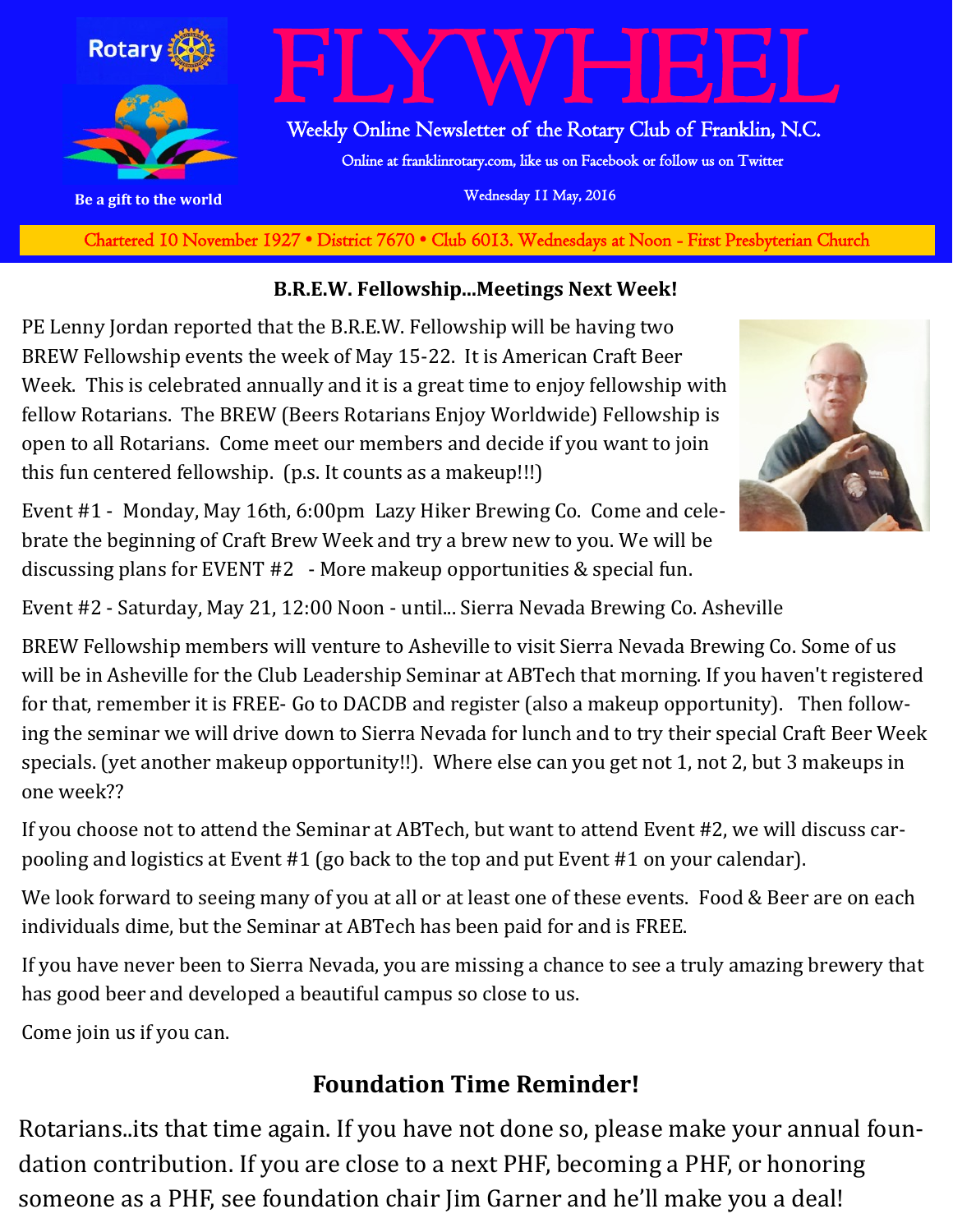

Chartered 10 November 1927 • District 7670 • Club 6013. Wednesdays at Noon - First Presbyterian Church

#### **RotaKids Get it Done May 9th!**



Mrs Jennifer Love and the MVI RotaKids mulching at Parker Meadows Park after an exciting visit to the Rollins Planetarium at Young Harris College.

#### **Children's Hope Alliance Breakfast**

Several Franklin Rotary Club members attended last week's Children's Hope Alliance breakfast at SCC on May 5th.



#### **Board Meeting Tonight!**

The May board meeting will be tonight at the Lazy Hiker. Social at 5 PM and meeting at 5:30 PM. All members are invited to attend. Great place to do a make-up!

#### **Satellite Club at Kid's Place**

The next regular meet of the satellite club will be tonight at Kid's Place 6 PM for a tour. Kid's Place is located 330 West Main St. in Franklin. **This is another great way to do a makeup!**

#### **If You Are a Club Leader for 2016-17 Please Plan to Attend**

If you are involved in club leadership next year (President, PE, membership, foundation, youth, treasurer, public image and new members) you are encouraged to attend the District Leadership Training Saturday May 21st at AB Tech Asheville. No cost. It's a great way to get ready for next year. Three leaders can car



pool with President Sean. Car pooling encouraged. Sign up on DacDh now!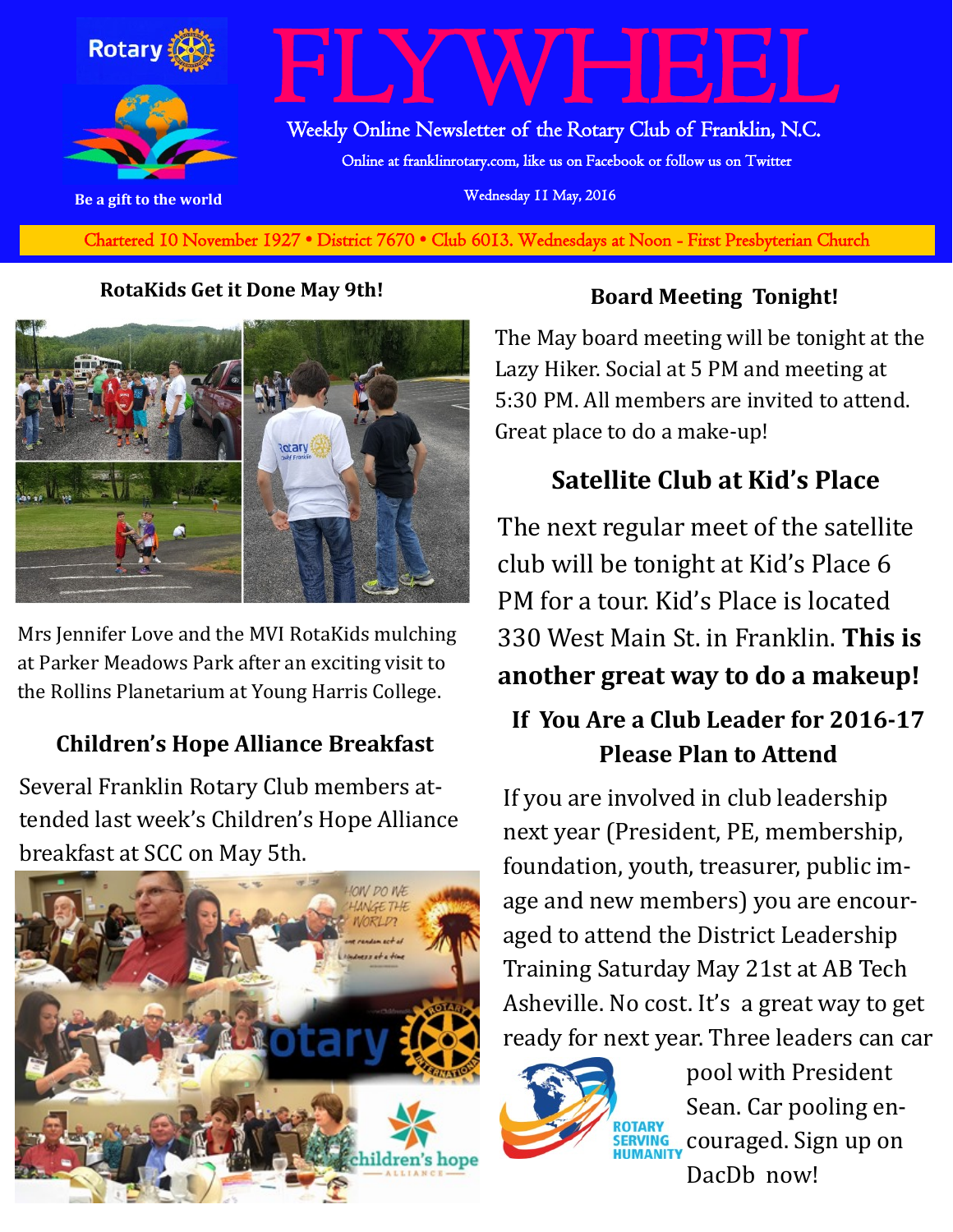

Chartered 10 November 1927 • District 7670 • Club 6013. Wednesdays at Noon - First Presbyterian Church



## **Read and Ride**

### **Car Show June 18**

\$20 registration Benefits Macon Children--Dolly Parton **Imagination Library** 



Call Carol at 828-342-2448 for more information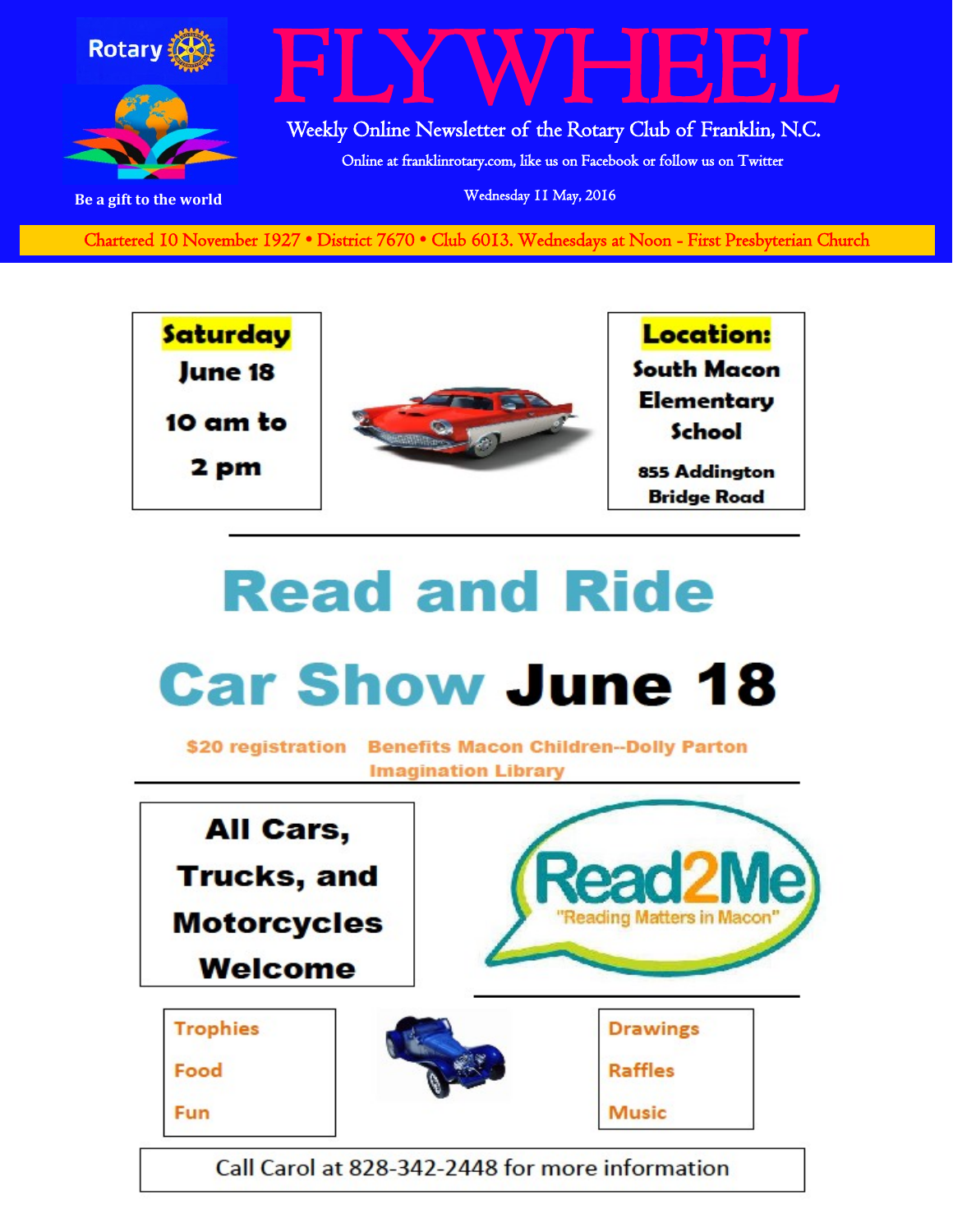

# FLYWHEEL

Weekly Online Newsletter of the Rotary Club of Franklin, N.C.

Online at franklinrotary.com, like us on Facebook or follow us on Twitter

**Be a gift to the world Be a gift to the world Wednesday 11 May, 2016** 

Chartered 10 November 1927 • District 7670 • Club 6013. Wednesdays at Noon - First Presbyterian Church

#### **District Conference 2016 next Month!**

President Sean is encouraging everyone to attend the District Conference to be held at the Meadowview Conference and Convention Center in

Kingsport, TN on June 10th thru 12th so please mark these dates on your calendar. The registration cost is \$225. The room rate is \$125 per night. Registration deadline for rooms is May 19th. Lets have a great club showing! You can register on DacDb Now! So far we have a few RC of Franklin members attending.

#### **Membership Minute**



This is the second official posting of Barbara Lawrence for membership. If you have any comments or concerns,

please contact President Sean or any board member.

#### **Rotary Service 5/ 18**

Prayer/Pledge: Mike Norris

Greeter: Lee Berger



#### **Some" Henny Youngmans" For Today….**

- If you can smile when things go wrong, you have someone in mind to blame.
- Never tell your problems to anyone, because 20 percent don't care and the other 80 percent are glad you have them.
- Doesn't expecting the unexpected mean that the unexpected is actually expected?
- Take my advice  $-$  I'm not using it.
- My wife and I were happy for twenty years; then we met.
- I hate it when people use big words just to make themselves sound perspicacious.
- Hospitality is the art of making guests feel like they're at home when you wish they were.
- Television may insult your intelligence, but nothing rubs it in like a computer.

#### **May Backpacks**

Our next CareNet Backpack fill is on Monday May 23rd 4-6p at CareNet. If you need a makeup this is a great way to do it!